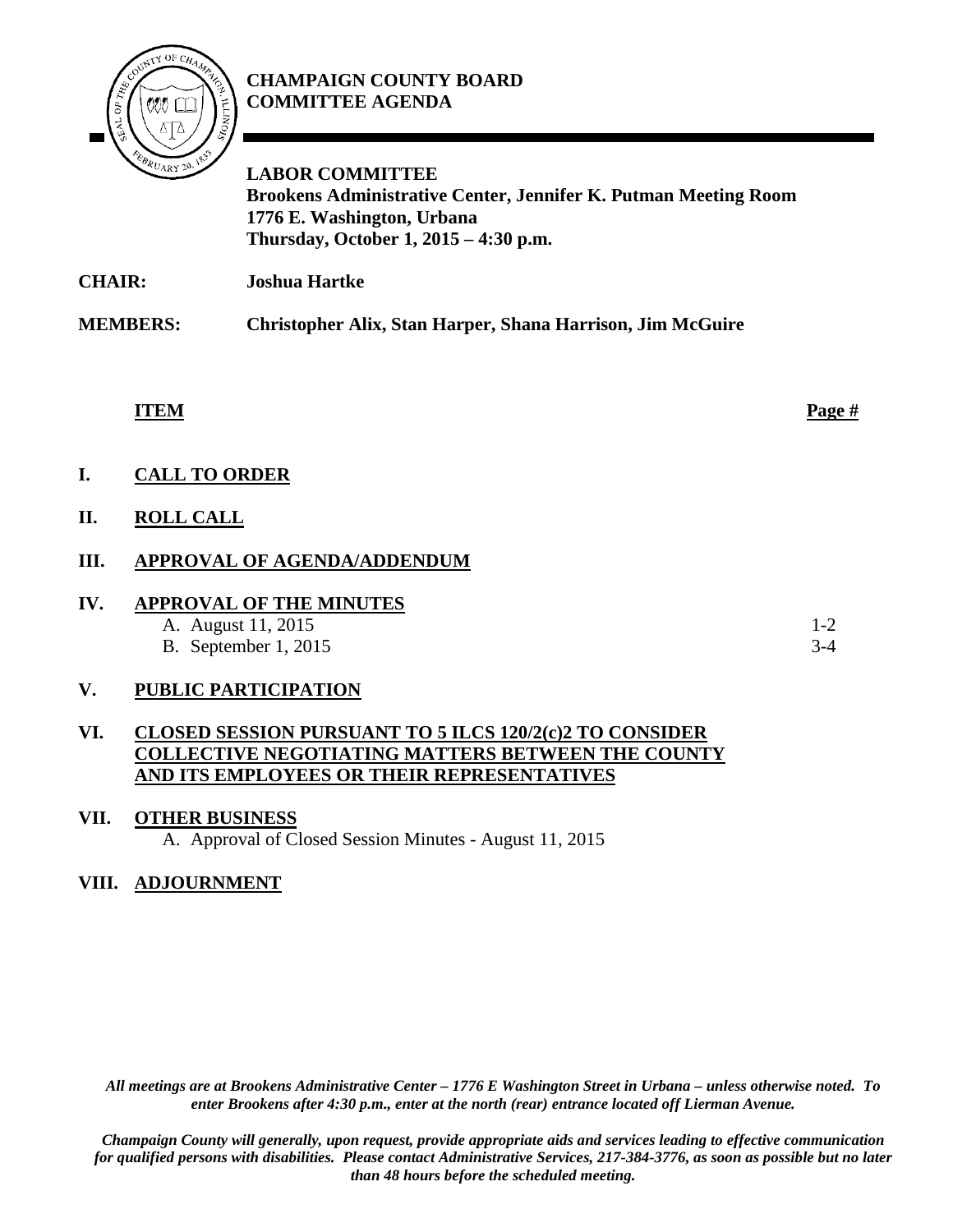| <b>CHAMPAIGN COUNTY BOARD</b><br><b>COMMITTEE MINUTES</b>                            |                                                                                                                                                                                                                                                                                                                                                                                                          |  |
|--------------------------------------------------------------------------------------|----------------------------------------------------------------------------------------------------------------------------------------------------------------------------------------------------------------------------------------------------------------------------------------------------------------------------------------------------------------------------------------------------------|--|
| <b>LABOR COMMITTEE</b><br>Tuesday, August 11, 2015<br>1776 E. Washington St., Urbana | Brookens Administrative Center, Jennifer K. Putman Meeting Room                                                                                                                                                                                                                                                                                                                                          |  |
| <b>MEMBERS PRESENT:</b>                                                              | Joshua Hartke (Chair), Christopher Alix, Shana Harrison, Stan Harper                                                                                                                                                                                                                                                                                                                                     |  |
| <b>MEMBERS ABSENT:</b>                                                               | Jim McGuire                                                                                                                                                                                                                                                                                                                                                                                              |  |
| <b>OTHERS PRESENT:</b>                                                               | Deb Busey (County Administrator), Scott Gima (MPA), Tami Ogden<br>(Deputy County Administrator/Finance), Kay Rhodes (Administrative<br>Assistant)                                                                                                                                                                                                                                                        |  |
| <b>Call to Order</b>                                                                 |                                                                                                                                                                                                                                                                                                                                                                                                          |  |
|                                                                                      | Hartke called the meeting to order at 4:36 p.m.                                                                                                                                                                                                                                                                                                                                                          |  |
| <b>Roll Call</b>                                                                     |                                                                                                                                                                                                                                                                                                                                                                                                          |  |
|                                                                                      | Alix, Harper, Harrison, and Hartke were present, establishing the presence of a quorum.                                                                                                                                                                                                                                                                                                                  |  |
| <b>Approval of Agenda/Addendum</b>                                                   |                                                                                                                                                                                                                                                                                                                                                                                                          |  |
| unanimous support.                                                                   | <b>MOTION</b> by Harper to approve the agenda; seconded by Harrison. <b>Motion carried with</b>                                                                                                                                                                                                                                                                                                          |  |
| <b>Approval of Minutes</b>                                                           |                                                                                                                                                                                                                                                                                                                                                                                                          |  |
| tion carried with unanimous support.                                                 | MOTION by Harrison to approve the minutes of November 3, 2014; seconded by Alix. Mo-                                                                                                                                                                                                                                                                                                                     |  |
| <b>Public Participation</b>                                                          |                                                                                                                                                                                                                                                                                                                                                                                                          |  |
| There was no public participation.                                                   |                                                                                                                                                                                                                                                                                                                                                                                                          |  |
| <b>REPRESENTATIVES</b>                                                               | CLOSED SESSION PURSUANT TO 5 ILCS 120/2(c) 2 TO CONSIDER COLLECTIVE NE-<br>GOTIATING MATTERS BETWEEN THE COUNTY AND ITS EMPLOYEES OR THEIR                                                                                                                                                                                                                                                               |  |
|                                                                                      | <b>MOTION</b> by Alix to enter into closed session pursuant to 5 ILCS 120/2(c) 2 to consider col-<br>lective negotiating matters between Champaign County and its employees or their representatives.<br>He further moved that the following individuals remain present: Deb Busey, County Administrator,<br>Tami Ogden, Deputy County Administrator, Scott Gima, MPA and Kay Rhodes, Administrative As- |  |

1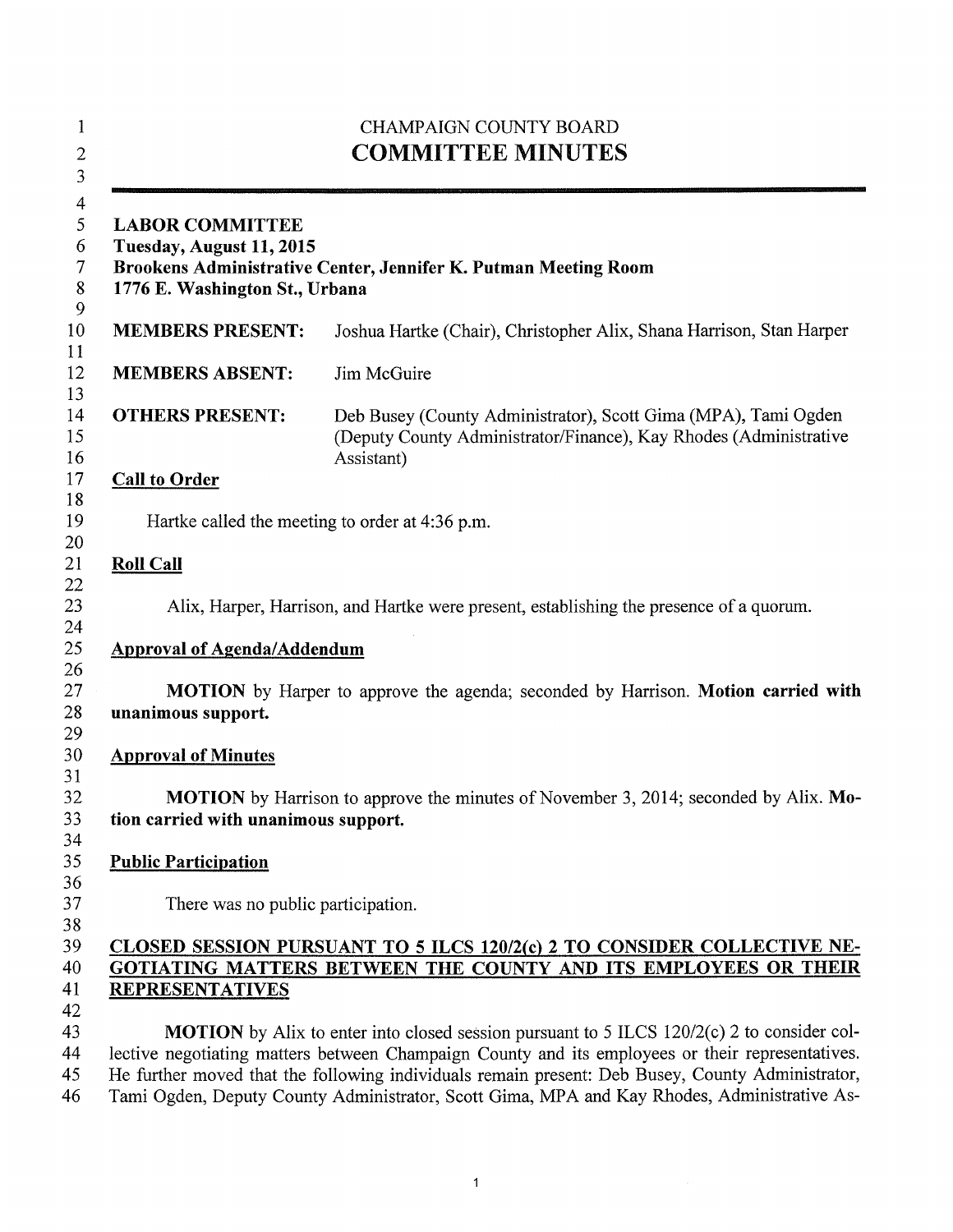- 47 sistant; seconded by Harper. **Motion carried by roll call vote of 4 to 0.** Alix, Harper, Harrison, and
- 48 Hartke voted in favor of the motion. The committee entered into closed session at 4:38 p.m. 49
- 50 The committee resumed open session at 4:51 p.m.

#### 51 52 **Other Business**

- 53 The next meeting date and time is September 1, 2015 at 4:30 p.m.
- 55 The committee adjourned at 4:52 p.m.
- 57 Respectfully Submitted,
- 59
- Kay Rhodes
- 61 Administrative Assistant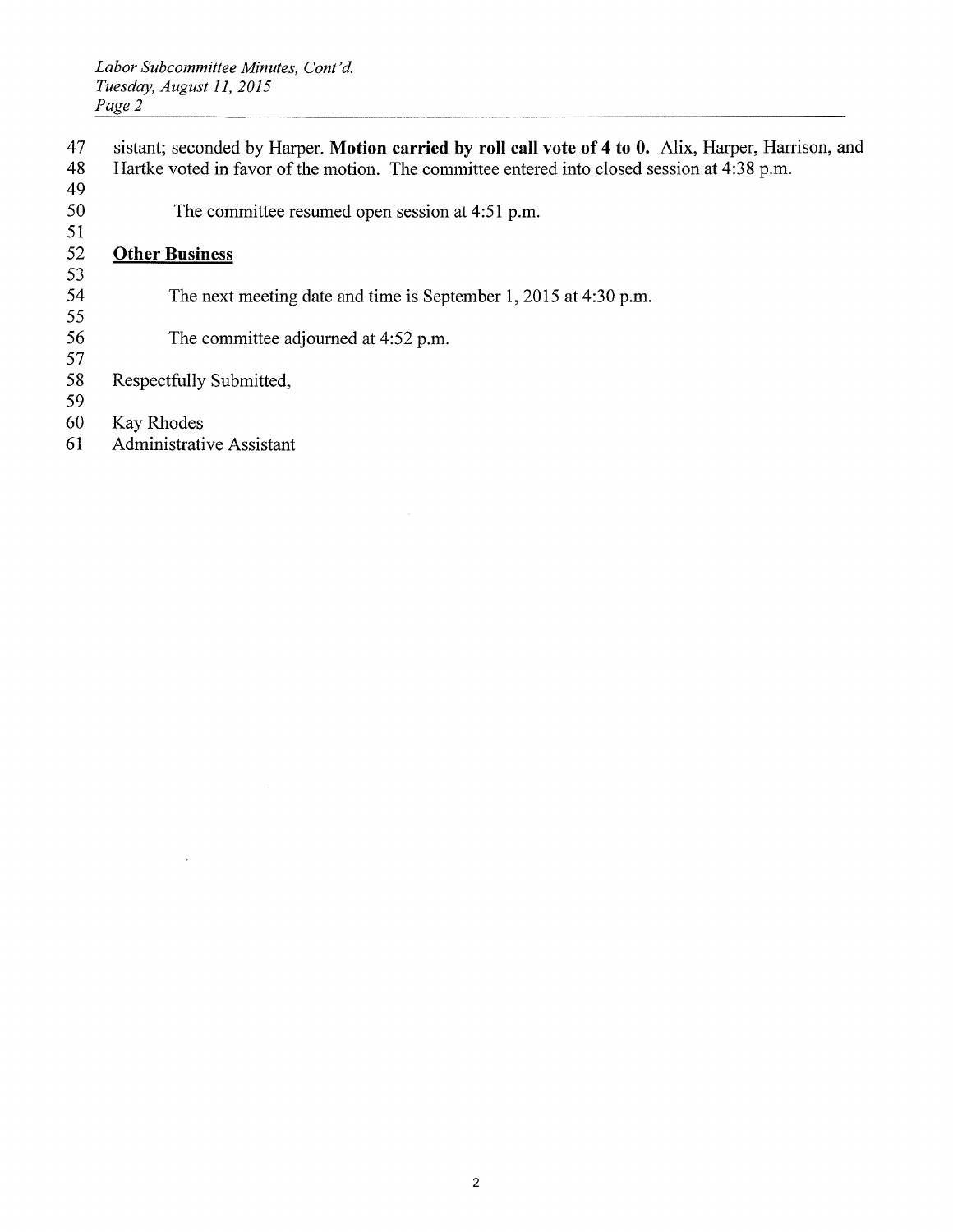|                                                                                                                                                           | <b>CHAMPAIGN COUNTY BOARD</b><br><b>COMMITTEE MINUTES</b>                                                                                                                                                                                                 |  |  |
|-----------------------------------------------------------------------------------------------------------------------------------------------------------|-----------------------------------------------------------------------------------------------------------------------------------------------------------------------------------------------------------------------------------------------------------|--|--|
| <b>LABOR COMMITTEE</b><br>Tuesday, September 1, 2015<br>Brookens Administrative Center, Jennifer K. Putman Meeting Room<br>1776 E. Washington St., Urbana |                                                                                                                                                                                                                                                           |  |  |
| <b>MEMBERS PRESENT:</b>                                                                                                                                   | Joshua Hartke (Chair), Christopher Alix, Shana Harrison, Stan Harper,<br>Jim McGuire                                                                                                                                                                      |  |  |
| <b>MEMBERS ABSENT:</b>                                                                                                                                    | None                                                                                                                                                                                                                                                      |  |  |
| <b>OTHERS PRESENT:</b>                                                                                                                                    | Deb Busey (County Administrator), Cathy Emanuel (Chair, Nursing<br>Home Board of Directors), Scott Gima (MPA), Karen Noffke (Nursing<br>Home Administrator), Tami Ogden (Deputy County Administra-<br>tor/Finance), Kay Rhodes (Administrative Assistant) |  |  |
| <b>Call to Order</b>                                                                                                                                      |                                                                                                                                                                                                                                                           |  |  |
|                                                                                                                                                           | Hartke called the meeting to order at 4:31 p.m.                                                                                                                                                                                                           |  |  |
| <b>Roll Call</b>                                                                                                                                          |                                                                                                                                                                                                                                                           |  |  |
| quorum.                                                                                                                                                   | Alix, Harper, Harrison, Hartke, and McGuire were present, establishing the presence of a                                                                                                                                                                  |  |  |
| <b>Approval of Agenda/Addendum</b>                                                                                                                        |                                                                                                                                                                                                                                                           |  |  |
| unanimous support.                                                                                                                                        | <b>MOTION</b> by Harper to approve the agenda; seconded by Harrison. <b>Motion carried with</b>                                                                                                                                                           |  |  |
| <b>Approval of Minutes</b>                                                                                                                                |                                                                                                                                                                                                                                                           |  |  |
| carried with unanimous support.                                                                                                                           | <b>MOTION</b> by Alix to approve the minutes of June 18, 2015; seconded by McGuire. <b>Motion</b>                                                                                                                                                         |  |  |
| <b>Public Participation</b>                                                                                                                               |                                                                                                                                                                                                                                                           |  |  |
| There was no public participation.                                                                                                                        |                                                                                                                                                                                                                                                           |  |  |
| <b>REPRESENTATIVES</b>                                                                                                                                    | CLOSED SESSION PURSUANT TO 5 ILCS 120/2(c) 2 TO CONSIDER COLLECTIVE NE-<br>GOTIATING MATTERS BETWEEN THE COUNTY AND ITS EMPLOYEES OR THEIR                                                                                                                |  |  |